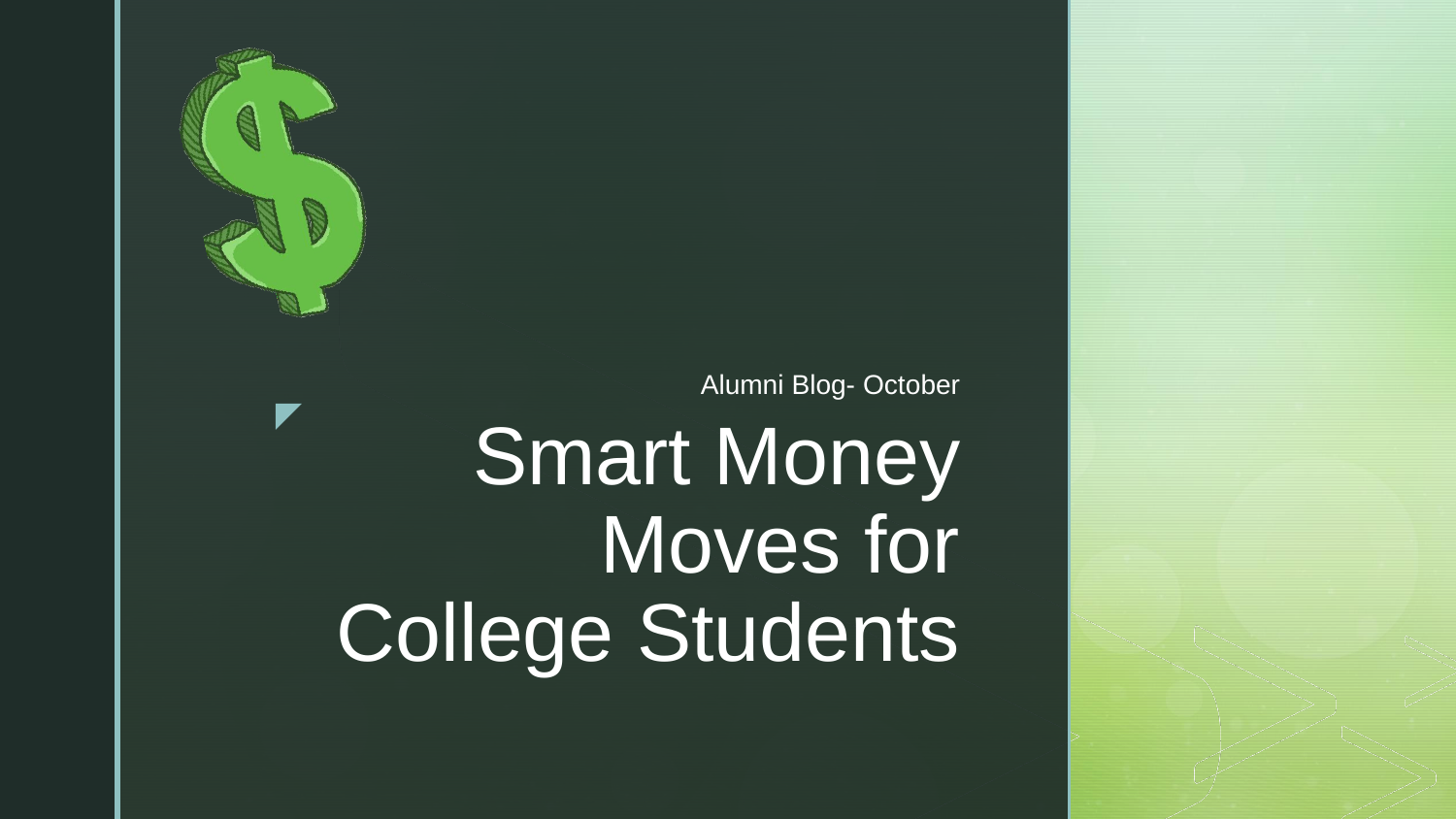$\mathbb{Z}$  We are about a little over a month into the fall semester, and quite a few students have received their financial aid refund checks or are working part-time jobs. Before leaving for school, how many of you had the money talk with your parents? If not, I know that the nice refund check is burning a hole in your pocket right now. Not knowing how to properly manage money could possibly lead you to making mistakes that could be detrimental to your financial future.

Here are some tips to help first-time college students avoid such errors and instead get in the habit of good money management.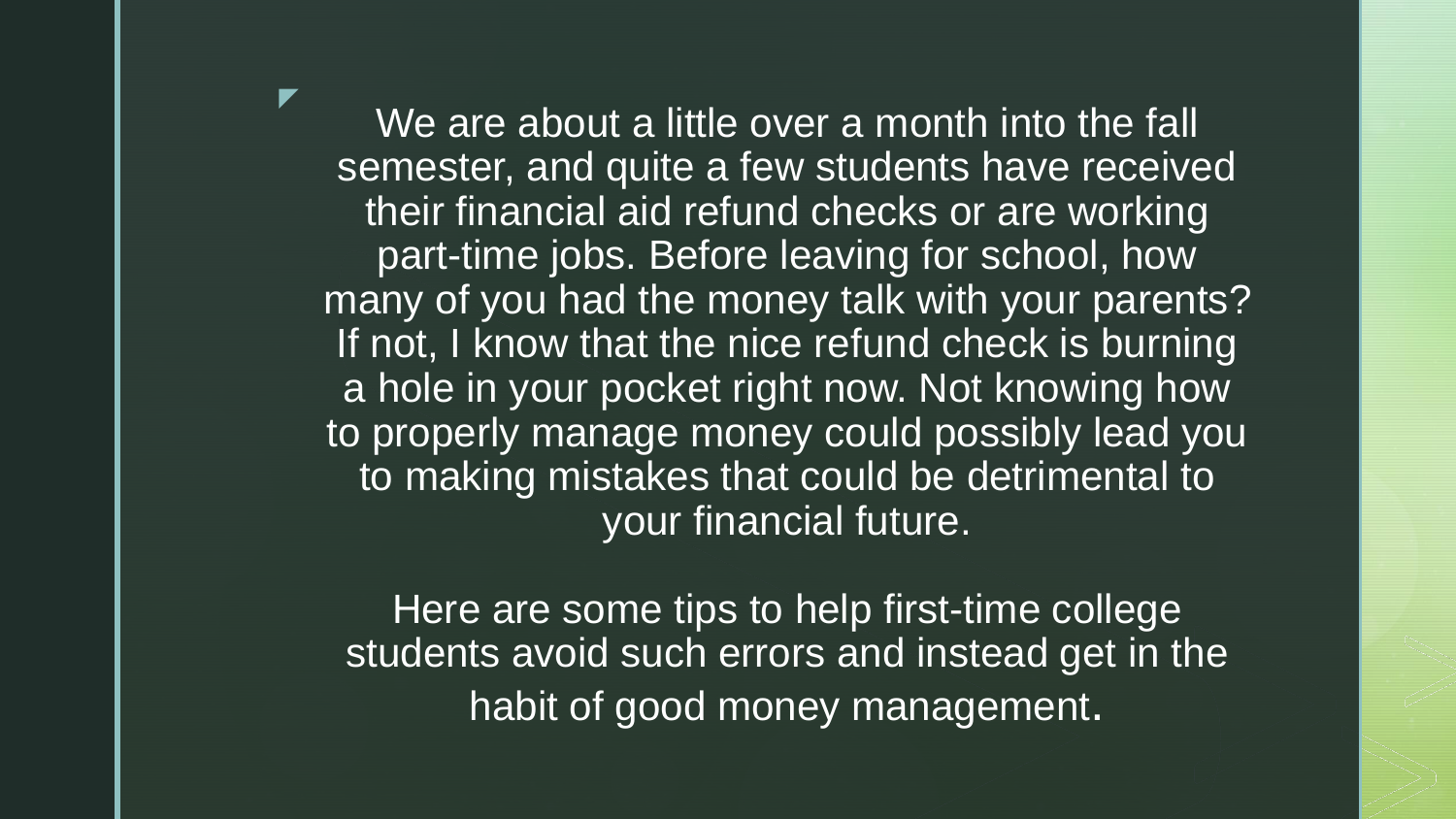# z Your Money Make a Plan for

Are you expecting your financial aid to cover your living expenses? If so, once you have an estimate of how much aid will be, immediately begin working on a spending plan that will stretch your money for the duration of the semester, or until your next refund check comes through. A lot of students make the mistake to blow through the money by mid-semester and find themselves relying on ramen noodles for food. Discipline is a must in order to make a budget or spending plan work.

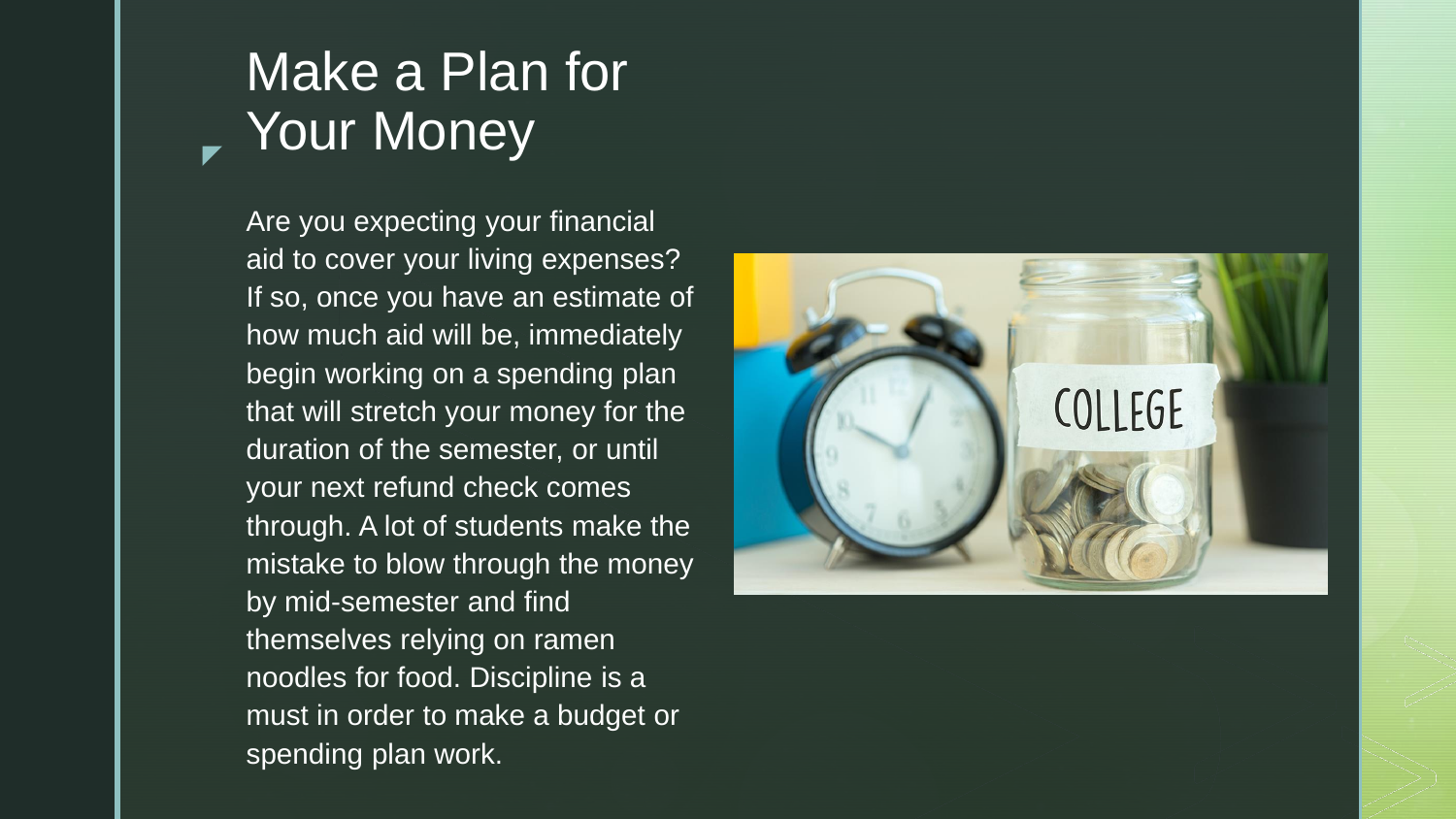# Determine Your Month's Expenses

z

To get started, you have to know how much you are going to have to spend in bills. Split them up into different categories like rent, utilities, groceries, entertainment, eating out, and other. Then set a spending goal for each category so that you can make sure that you don't exceed in one category or take away from another.

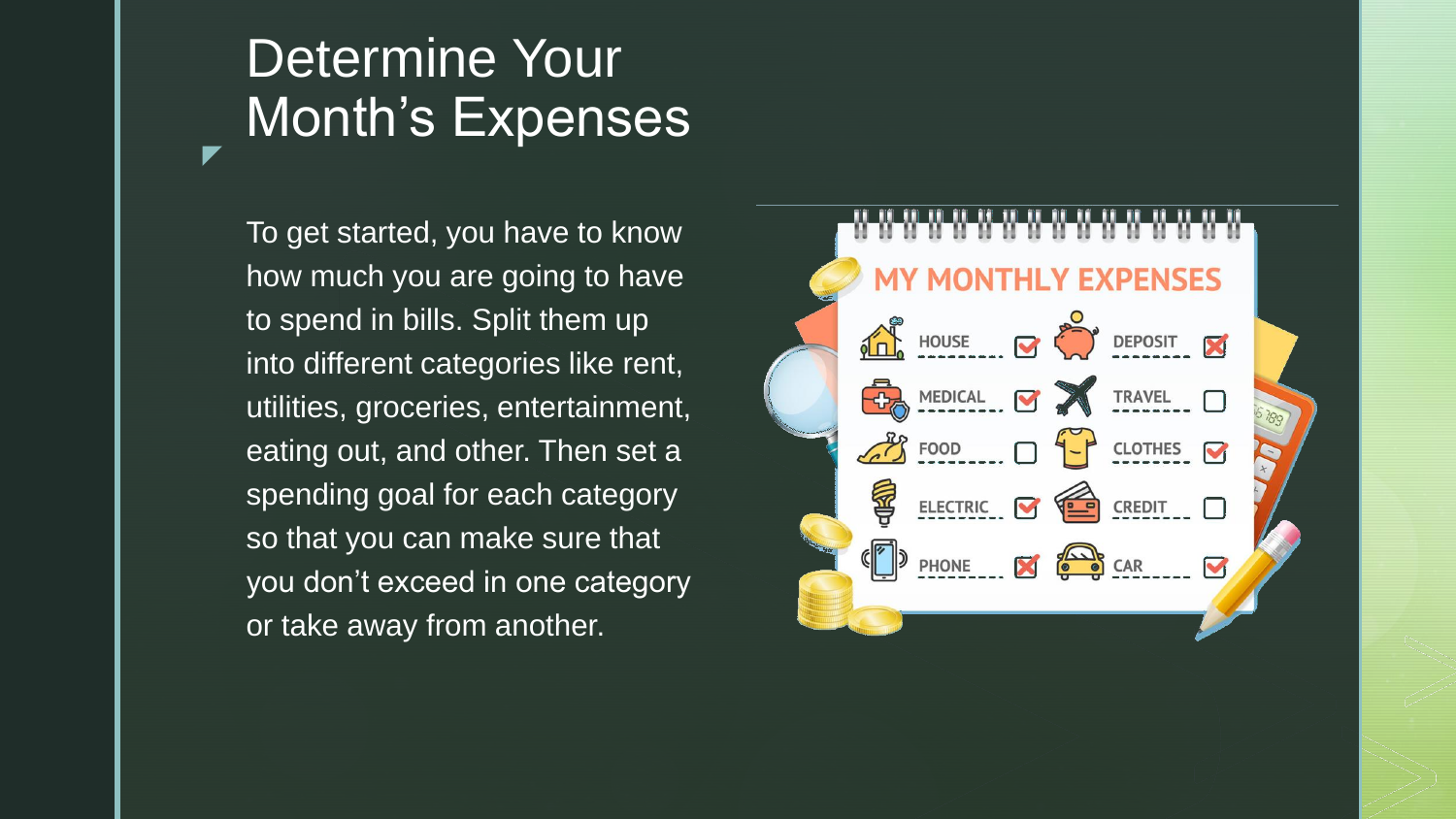# Build a Cushion

z

The saying of "life happens" is very true, so it would be best to start setting some money aside just in case. You may face a situation of delayed financial aid payments. Mistakes occur and that can hold up the process. There is the possibility that your car breaks down and you may have to have repairs done. There may also be medical expenses if you end up sick or hurt. Having some extra money in savings will help you out in those difficult and unplanned emergencies.

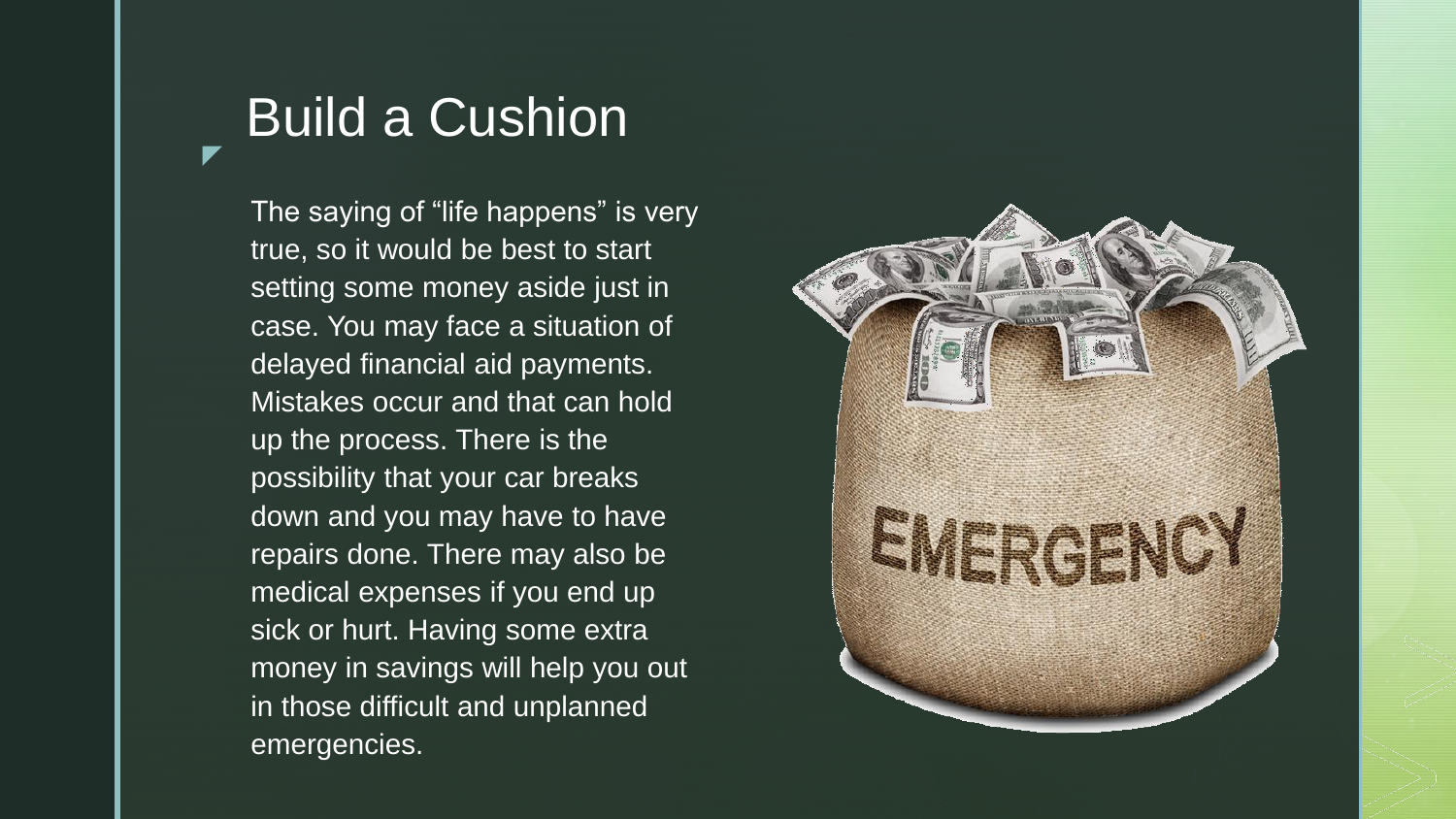### Consider a Local Credit Union

z

Joining a credit union has many benefits. As member-owned they are usually more customer oriented than the bigger banks. Credit unions frequently offer free checking accounts with no minimum balance requirement to maintain each month. If you did not need to take out a loan in the future, credit unions offer lower loan rates.

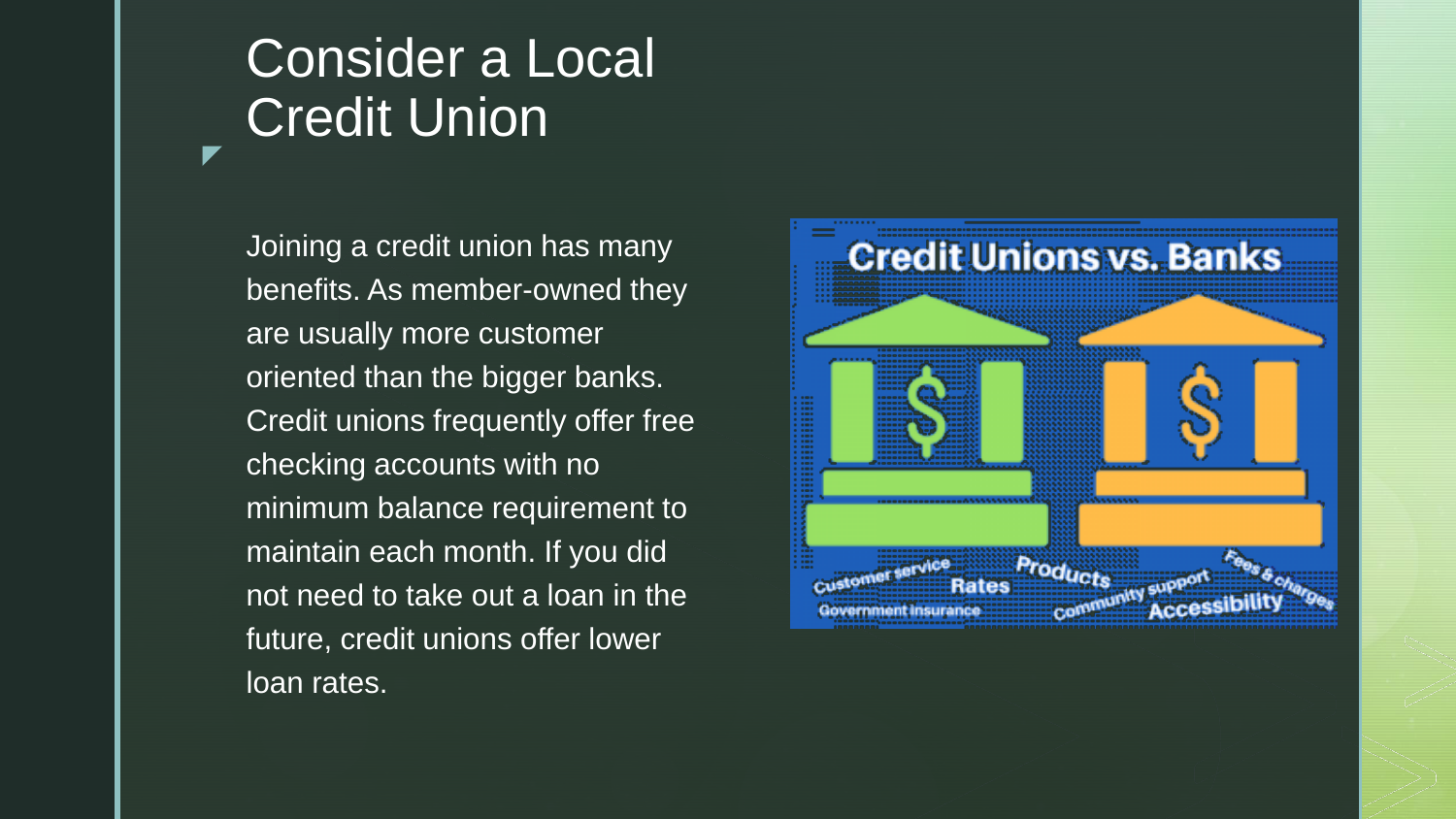### Find Part-Time Work

z

College is the time to explore without putting yourself in too much of a financial bind. So have a part-time job, do work-study or find an internship. Having a part-time job has many benefits for students including helping build community and sharpen organizational skills. But be very careful about attaining a full-time job. Even though this means you earn more money, this can quickly add to your stress and burn out will happen. So if you are in a position to do so, take full advantage of the financial aid, work study awards, and scholarships to help with college costs.

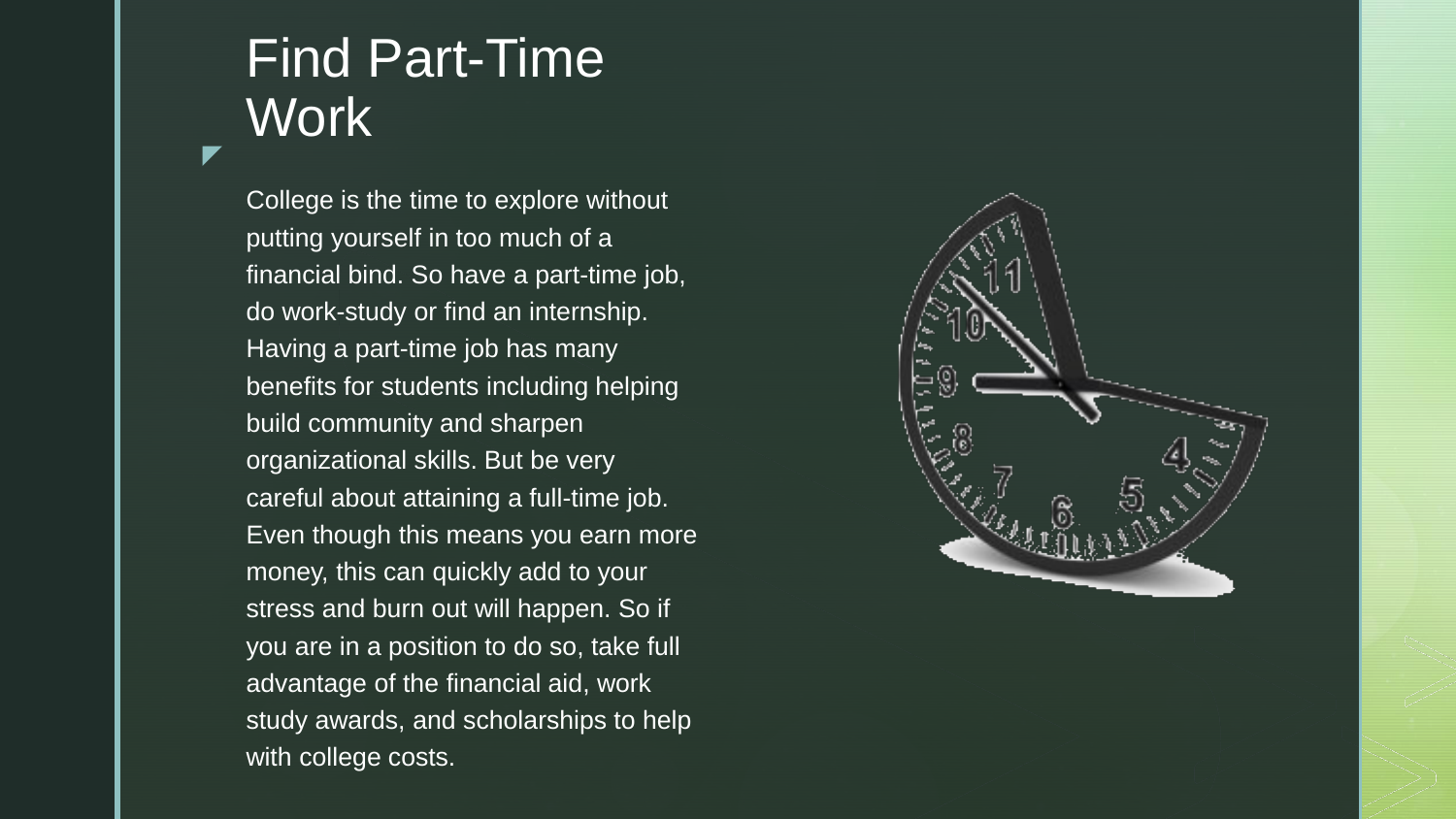#### Be Careful When it Comes to Credit Cards

z

High credit balances and missed payments can hurt your chances of getting on your feet financially. It can jeopardize job searches, apartment rentals, and home purchases. Paying your bills and credit card statements on time will help build your credit, which in turn will make future loans and purchases for a car or apartment a lot easier to secure.

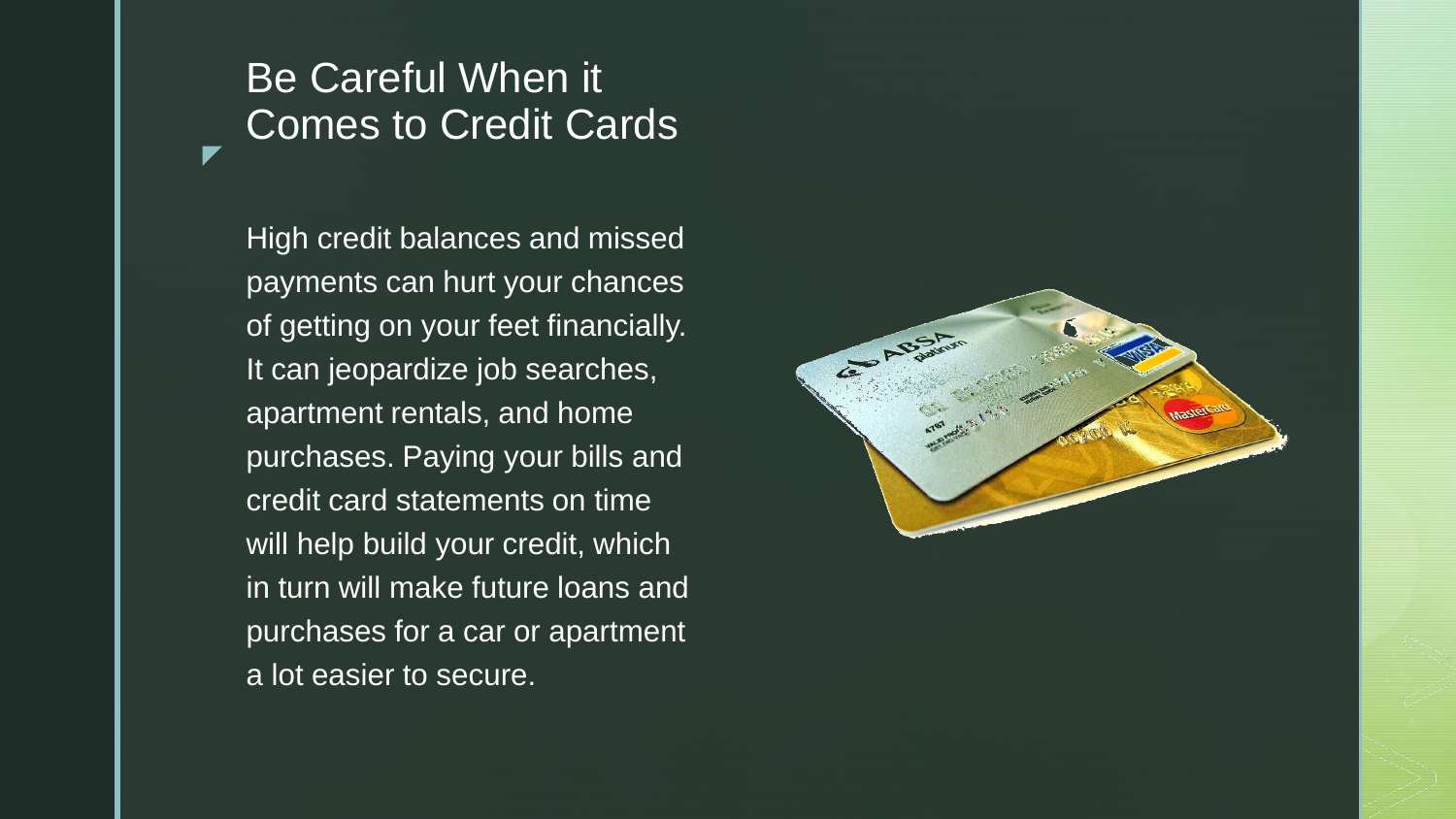### If you are thinking about signing up for a credit card for the first time, remember:

z

Start with a prepaid card to get into the habit of budgeting a small amount of money. Keep an actual credit card handy in case of emergencies. Take the time to research. Look at what they offer for spending limits, interest rates, and terms to make the best choice for yourself. You may want to check out credit cards that are designed specifically for college students. They may include benefits such as lower interest rates and cash rewards. Just always be aware of the cons like high fees for late payments. And finally, build responsibly. Only spend what you can afford to pay back and paying your card off each month will keep those nasty fees away and build your credit score.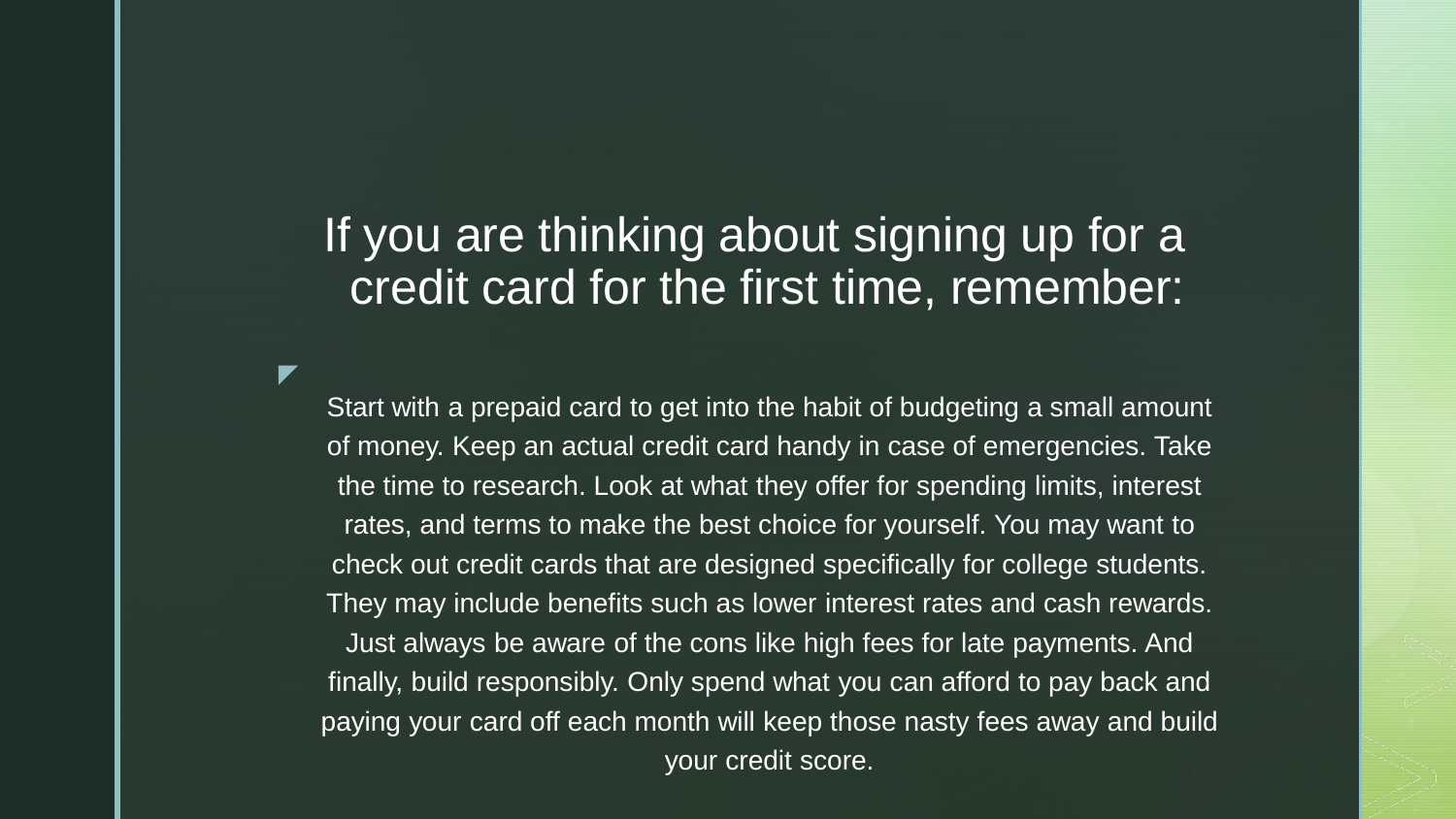# **Monitor Your** Credit Score

z

There are three major companies that provide free annual reports: Experian, Equifax, and TransUnion. Get a credit report from all three companies at least once a year to check for errors or identity theft. You can use free sites like CreditKarma and FreeCreditReport.com to find this information.

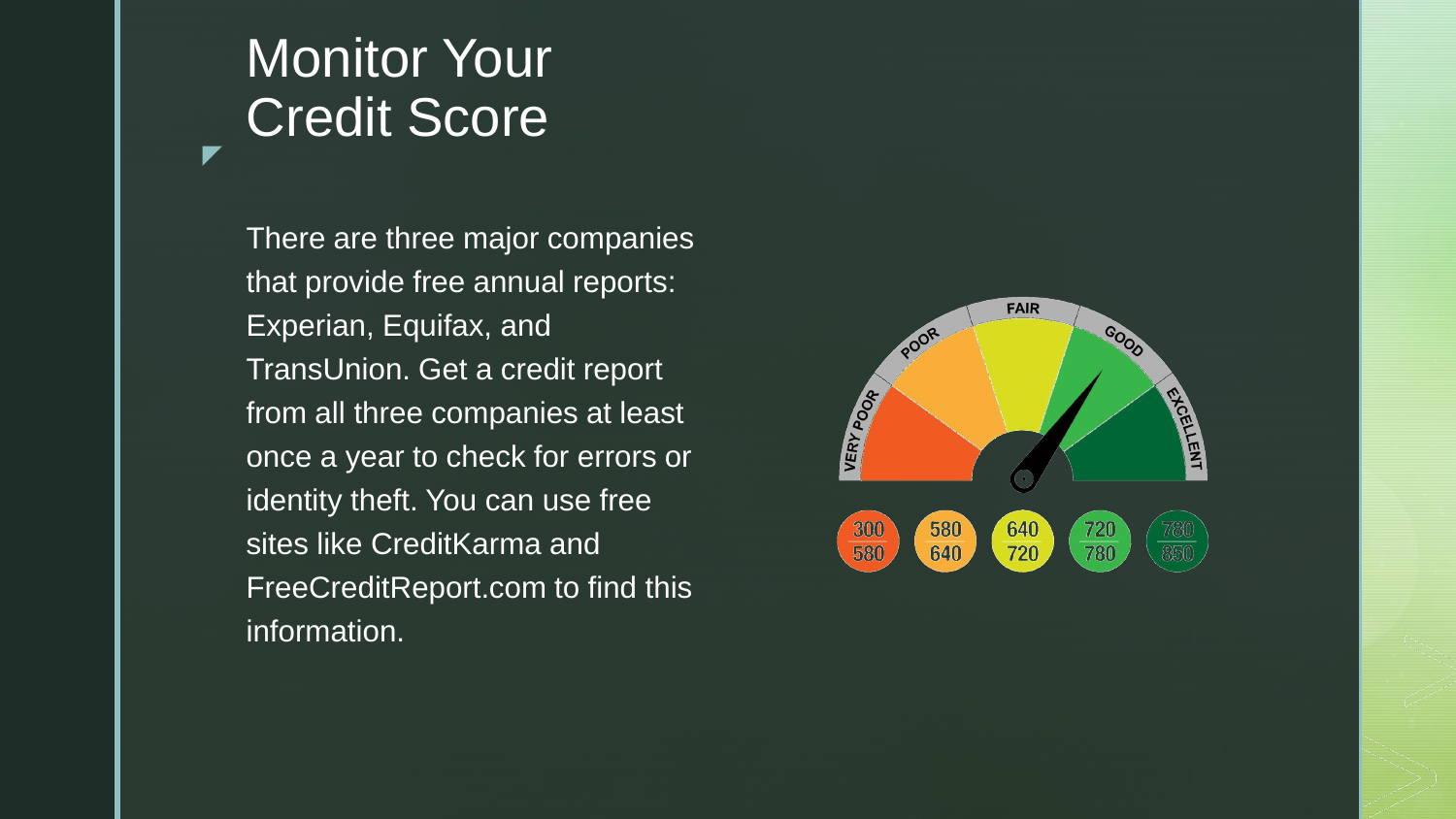#### Be Ready to Use That Student Discount

z

It's important to have fun and relax in college but too much fun can make a huge dent in your pocket. Take full advantage of the free and discounted on-campus events or ask if restaurants or movie theaters offers a discount. That student ID has power so use it!